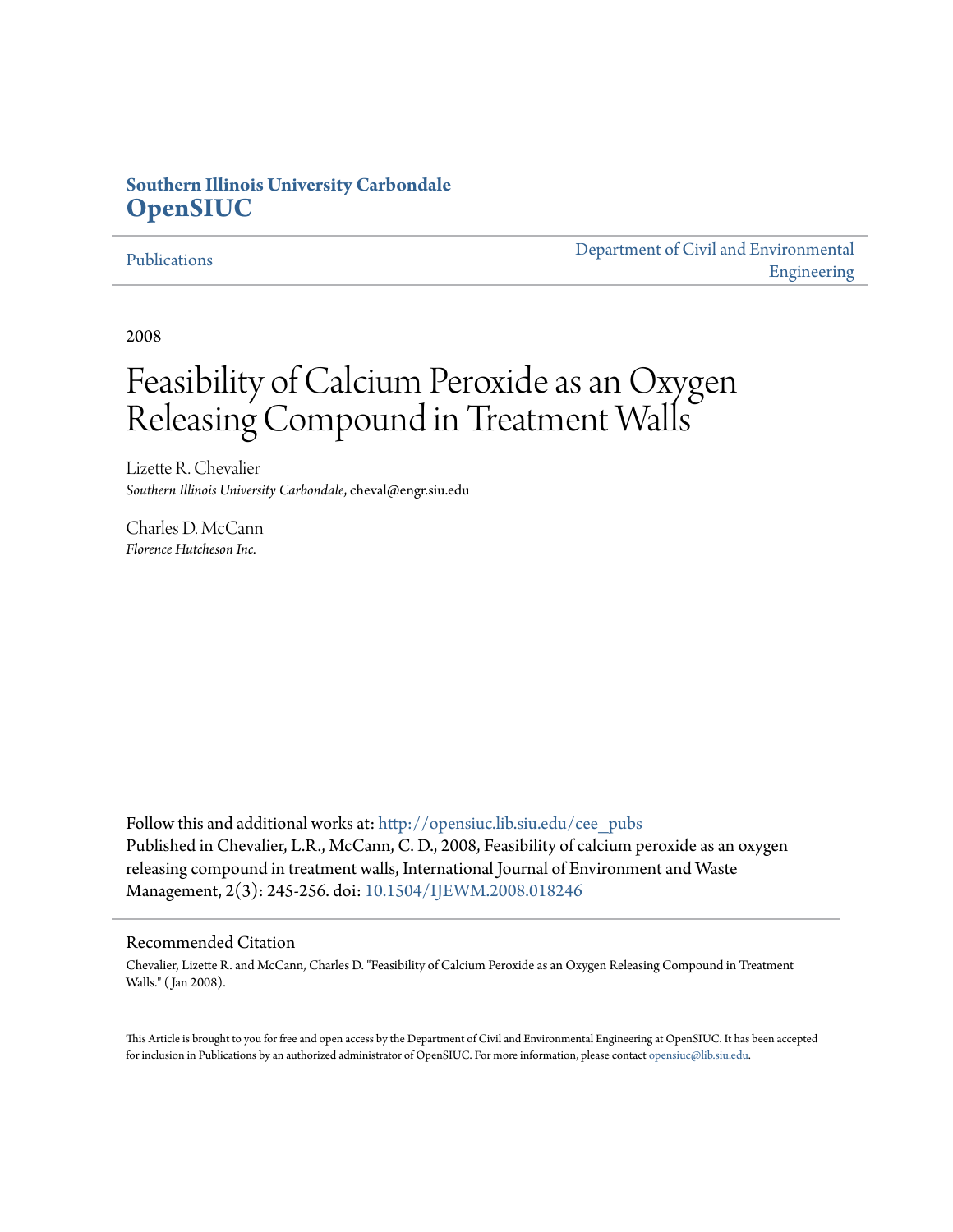#### **Feasibility of calcium peroxide as an oxygen releasing compound in treatment walls**

Lizette Chevalier\* and Charles D. McCann

Department of Civil and Environmental Engineering Southern Illinois University Carbondale Carbondale, IL 62901 USA \*Corresponding author

> Florence Hutcheson Inc. Paducah, KY 42003 USA

**Abstract:** This research investigates the use of a proprietary formulation of powdered calcium peroxide (PermeOx Plus®) as an oxygen releasing compound in a treatment wall. Laboratory scale column studies evaluated the release of oxygen and the permeability effects resulting from a treatment wall mixture of the calcium peroxide and a representative aquifer sand (40-mesh Unimin sand). The mixtures evaluated ranged from 0.1 to 1.0 percent by weight. Influent water was prepared at an average dissolved oxygen concentration of 3.1 mg/L and pumped into the treatment wall soil at a constant rate of 0.17 cm<sup>3</sup>/sec (0.53 ft<sup>3</sup>/day) to simulate ground water dissolved oxygen and flow conditions. The average changes in relative permeability for mixtures of 0.1%, 0.5% and 1.0% calcium peroxide by weight were 65.6%, 66.1% and 77.1%, respectively. The peak dissolved oxygen levels in the same mixtures were 5.9, 7.40, and 10.7 mg/L, respectively.

**Keywords**: Remediation; barriers; treatment walls, calcium peroxide, permeability

**Reference** to this paper should be made as follows: Chevalier, L.R. and McCann, C. (2006) 'Feasibility of calcium peroxide as an oxygen releasing compound in treatment walls', *Int. J. Environment and Pollution*, (in press).

**Biographical notes:** Lizette Chevalier, Ph.D., P.E., is the Chair of the Department of Civil and Environmental Engineering at Southern Illinois University Carbondale. Her research and teaching expertise includes the fate and transport of non-aqueous phase liquid contaminants in groundwater as well as emerging treatment technologies for groundwater and surface water.

Charles (Chad) D. McCann is a civil and environmental engineer for Florence Hutcheson Inc. in Paducah, Kentucky. He earned a BS and MS degree from Southern Illinois University Carbondale, where he studied civil and environmental engineering.

#### **1 Introduction**

The use of treatment walls has been recognized as a potentially cost effective approach for the treatment of contaminated ground water aquifers. The benefits of this technology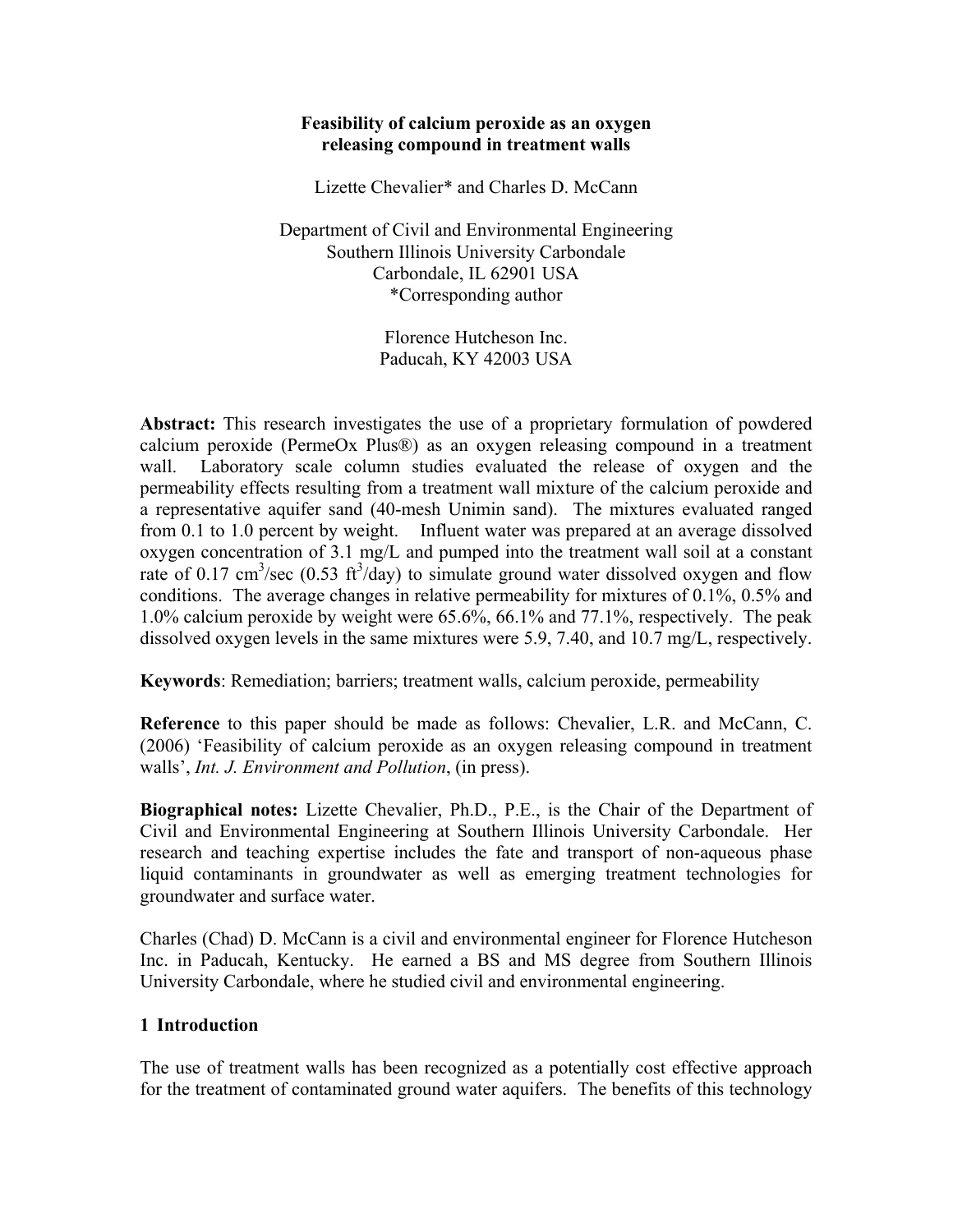include the facts that the contaminated soil does not need to be removed, no external energy sources are required to operate these systems once they are in place, there are no above ground facilities, maintenance costs are low, and monitoring costs are reduced. It has been estimated that a cost savings of 50% is common when using these systems in place of pump-and-treat systems (USEPA, 1996). Another potentially viable remediation technology is in-situ bioremediation. One of the major obstacles to this technology is the lack of sufficient oxygen to promote biodegradation. Three potential oxygen releasing compounds that have been considered for the in-situ use are hydrogen peroxide  $(H_2O_2)$ , magnesium peroxide ( $MgO<sub>2</sub>$ ) and calcium peroxide (CaO<sub>2</sub>).

Cassidy and Irvine (1999) reported that hydrogen peroxide is a common oxygen source for oxygenating groundwater for bioremediation applications. They cited several challenges to the in-situ use including the competition for oxygen by metals and humic substances, oxygen released at rates greater than the consumption by microorganisms and the toxics of hydrogen peroxide a concentrations required to achieve biological treatment (Spain et al. 1989; Pardieck et al. 1992). To promote a slower release of oxygen, they also cite the use of sodium percarbonate, magnesium peroxide and calcium peroxide as a solid oxygen source. Magnesium peroxide and calcium peroxide were reported to be orders of magnitude less water soluble than sodium percarbonate (Weast 1998), which allows them to release oxygen over prolonged periods. In the presence of water, magnesium and calcium peroxide produce hydrogen peroxide through the following reactions:

$$
MgO_2 + 2H_2O \to Mg(OH)_2 + \frac{1}{2}O_2 + H_2O
$$
 (1)

$$
CaO2 + 2H2O \to Ca(OH)2 + \frac{1}{2}O2 + H2O
$$
 (2)

Borden et al. (1997) reported on the use of concrete briquets to slow the oxygen release of hydrogen peroxide, calcium peroxide and a proprietary formulation of magnesium peroxide (ORC). A batch study indicated that  $MgO<sub>2</sub>$  released oxygen for up to 300 days, while the CaO<sub>2</sub> and  $H_2O_2$  were exhausted after 100 and 10 days respectively. A full scale permeable barrier system was then constructed at a gasoline release site using the  $MgO<sub>2</sub>$ briquets. The barrier increased the dissolved oxygen from 0.4 to 1.8 mg/L during the first 242 days of operation, but the efficiencies were reported to have declined over time. In addition, the aquifer in the vicinity of the remediation wells was clogged. This was possibly due to precipitation with iron minerals from the soil as a result of the high pH from the concrete and oxygen released. Barcelona and Xie (2001) reported the in-situ use and kinetics of a reductive whey barrier and an oxidative permeable reactive barrier of MgO<sub>2</sub> at the Michigan Integrated Remediation Technology Laboratory. Their study, which used the proprietary formulation of magnesium peroxide used by Borden et al. (1997), concludes that the lifetime of the barrier is a site specific issue.

Dernbach (2001) reported on three field studies using a proprietary formulation of magnesium peroxide in the Lake Tahoe region of California. Two of the three sites were contaminated with gasoline, while the third was contaminated with diesel. The magnesium peroxide was placed in-situ by direct-push borings or placed in socks in a monitoring well. Although initial results indicated a 40% decrease in total petroleum hydrocarbon, almost all of the constituents returned to their original concentration within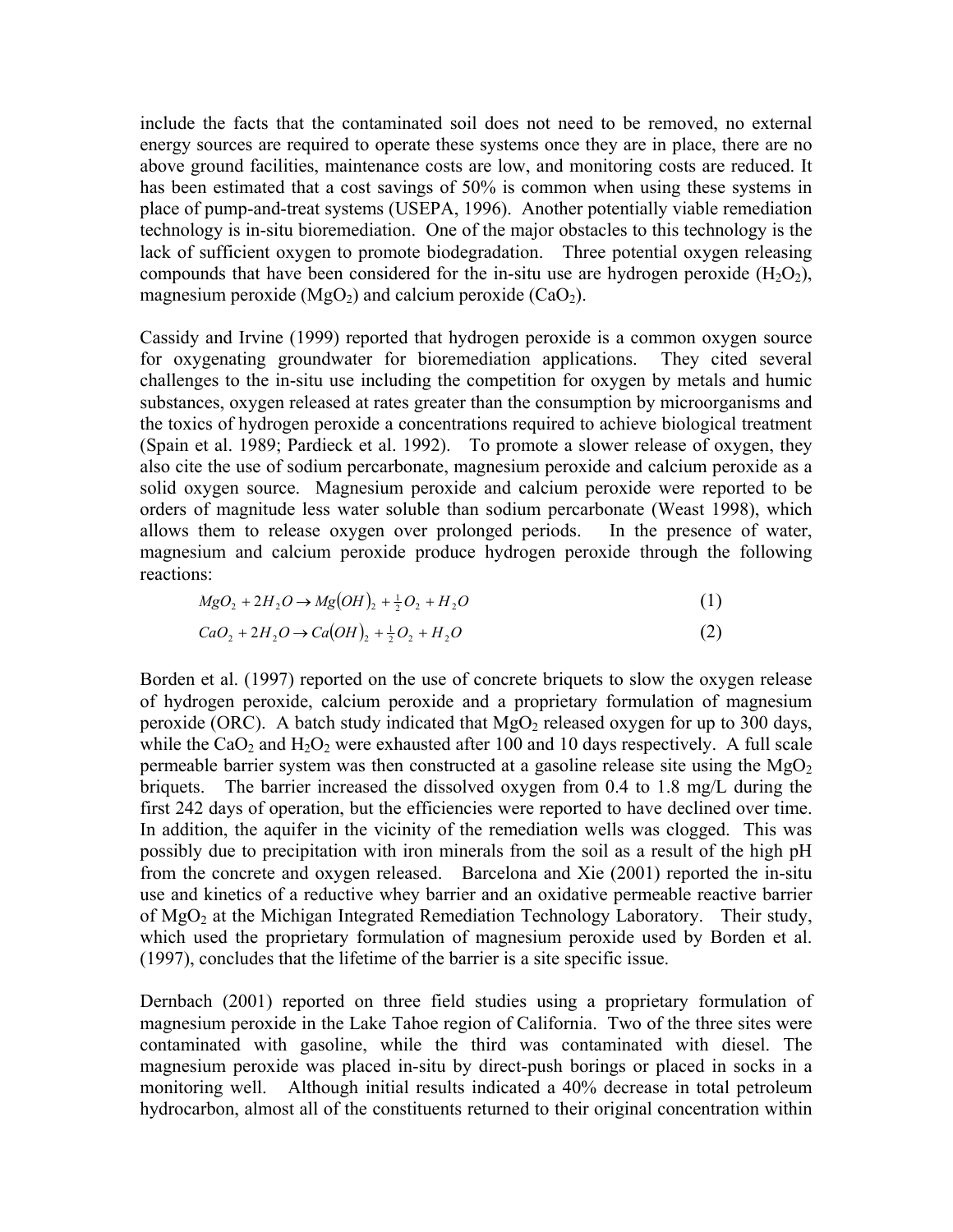6-9 months. Dernback reported that the failure to reach target cleanup levels were most likely due to cold temperatures that inhibited bioremediation.

Commerically,  $MgO<sub>2</sub>$  is prepared at a mass purity of only 15-25% as compared with 60- $80\%$  for CaO<sub>2</sub>. Therefore, commercial CaO<sub>2</sub> can deliver three to four times more molecular oxygen than  $MgO<sub>2</sub>$  on a mass basis. It is also reported that  $CaO<sub>2</sub>$  is considerably less expensive than  $MgO<sub>2</sub>$ , and can be easily be produced in the field by heating lime with hydrogen peroxide (Cassidy and Irvine 1999).

Cassidy and Irvine (1999) conducted laboratory studies in solid-phase reactors on a contaminated silt that determined calcium peroxide accelerated ex-situ bioremediation. Kao et al. (2001) conducted a laboratory scale column experiment to evaluate a biobarrier system containing calcium peroxide and peat to remove TCE contaminated groundwater. Results indicated that the continuous release of oxygen and organic substrates enhanced the TCE biotransformation, removing up to 99% of the TCE. This study was extended (Kao et al. 2003) in a laboratory scale column study simulating a bio-barrier treatment of PCE using a series of continuous flow glass columns which included a soil column, a material column, followed by two consecutive soil columns, an oxygen releasing materials column, followed by two other consecutive soil columns. The columns were inoculated with anaerobic and aerobic sludge to provide microbial consortia for contaminant biodegradation. Results showed that up to 99% of PCE removal efficiency was obtained.

More recent studies of on the use of calcium peroxide in remediation are more limited. Park et al (2006) report on the use of calcium peroxide to increase the remediation of soil. In this study, calcium peroxide was used to enhance the ability of shephard's purse roots to remediate soil contaminated with 2,4-dichlorophenol. Hanh et al. (2005) report on the use of calcium peroxide as a slow oxygen release agent for bioremediation of polluted sediments from intensive shrimp farms containing high organic carbon, nitrogen and phosphorus.

In 2002, a proprietary formula of calcium-peroxide based oxygen releasing compound called PermeOx Plus® became available for commercial use. To date, the use of PermeOx Plus® has not been documented outside of laboratory batch and column studies reported by the manufacturer, which have focused on the oxygen releasing capabilities of the compound only.

The objective of this research was to analyze the use of this oxygen releasing compound in treatment walls. In particular, we considered a treatment wall created by a slurry mix of an aquifer soil with the proprietary formula of calcium peroxide. The research focused on 1) measuring permeability effects within the treatment wall due to the initial addition and subsequent chemical reduction of the calcium peroxide and 2) the degree to which dissolved oxygen concentration increased in water flowing out of the treatment wall.

## **2 Materials and Methods**

The fine Unimin sand (Drilling Equipment & Supply Inc., St. Charles, Missouri) was classified according to ASTM standards. The results are summarized in Table 1.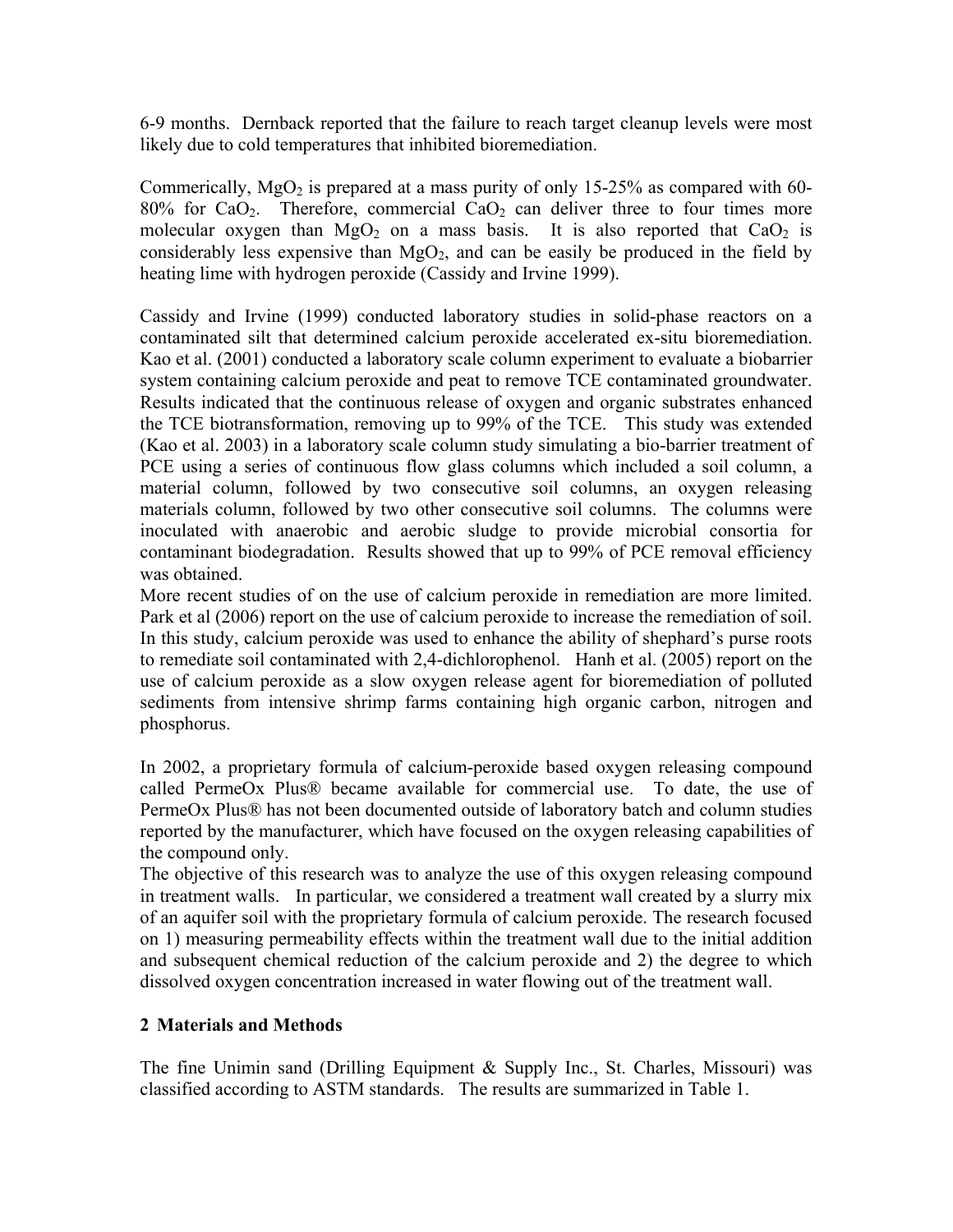A proprietary formula of calcium-peroxide, PermeOx Plus®, manufactured by FMC Corporation (Philedelphia, PA) was used as the oxygen releasing material. The manufacturer's specifications of PermeOx Plus® are summarized in Table 2.

Three different mixtures of soil and calcium peroxide were evaluated in column studies based on a mass ratio: 99.9% Unimin sand & 0.1% calcium peroxide; 99.5% Unimin sand  $\&$  0.5% calcium peroxide; and 99.0% Unimin sand  $\&$  1.0% calcium peroxide.

The material was thoroughly mixed until no visible separation of the two samples was apparent. The soil and soil mixtures were packed into glass soil columns in 1-inch increments, followed by tamping with a smooth mallet. The glass soil columns measured 13 cm in height with a 7.5 cm diameter.

Figure 1 is a schematic of the overall experimental set-up, which includes on-line measurements of dissolved oxygen. Tap water was deaired using a vacuum pump and stirrer plate to an average concentration of 3.1 mg/L, which is within the range of dissolved oxygen concentrations of groundwater. This was used for the influent water, and was pumped through the column using a Cole Parmer Masterflex® peristaltic pump fitted with a Masterflex® head no. 7013 and a tubing size of 1/18" I.D. Flow velocities were maintained in the range of 3.5 x  $10^{-7}$  to 3.5 x  $10^{-6}$  m/s, which are typically experienced in ground water (Borden et al. 1997). Dissolved oxygen concentrations were measured on-line using a YSI 5010 BOD probe. The temperature and pH of the effluent was also monitored. The temperature remained relatively constant at 22°C. The pH of the effluent was 10.42, 10.56 and 10.81 for 0.1%, 0.5% and 1.0% calcium peroxide respectively. Permeability was determined by the constant head method ASTM D2434- 68(2006). Permeability experiments were conducted in triplicate. Turbidity was measured using a DRT 100B Turbidimeter (H.F. Scientific).

## **3 Results and Discussion**

## *3.1 Permeability*

In the construction of treatments walls, the change in permeability is a major factor in the design and operation phases. With the addition of 0.1%, 0.5% and 1% calcium peroxide, the permeability of the soil decreased from  $0.00061\pm0.000019$  cm/sec  $(1.73 \text{ ft/day})$  to 0.00021±0.000048, 0.00021±0.000043 and 0.00014±0.000030 cm/sec, respectively (Figure 2). It is possible that the permeability decreases more rapidly between 0%-0.1%. To evaluate whether this reduced permeability would cause any significant flow to bypass the treatment wall, we utilized the equation of Wheatcraft and Winterberg (1985):

$$
F_{cu} = \frac{2k_r}{\left(1 + k_r\right)}\tag{3}
$$

where  $F_{cu}$  is the amount of flow that passes through a medium relative to the amount that would pass through the medium when the relative permeability ( $k_r = k/k_{sat}$ ) equals 1. In this application,  $k_{sat}$  is the permeability without calcium peroxide, and  $k$  is the reduced permeability due to calcium peroxide. The results in Table 3 show that 1% calcium peroxide will initially cause reduced flow as low as  $37\%$  ( $\pm$ 5.7%) into the treatment wall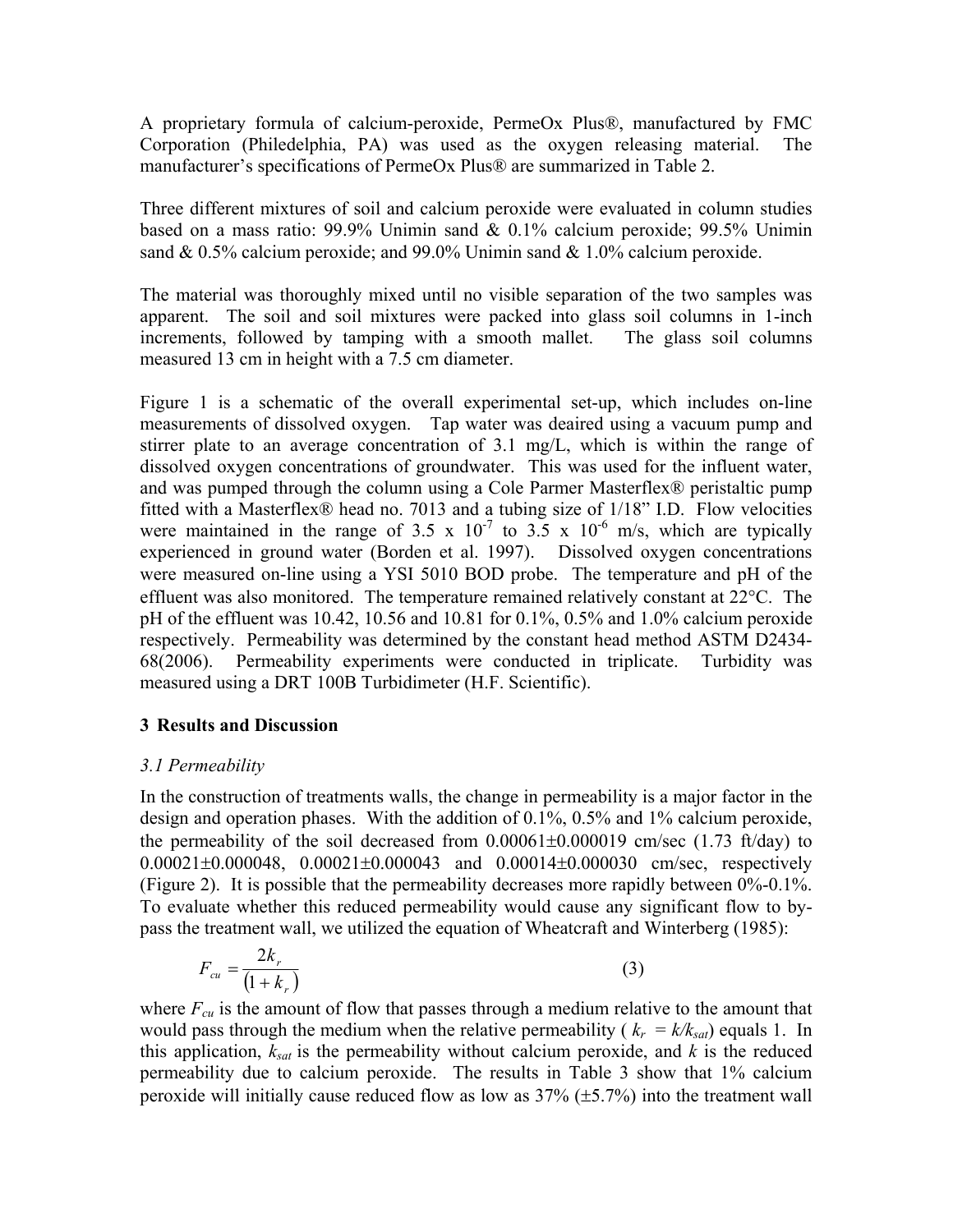if the surrounding soil is the same soil used in the treatment wall, whereas the reduced flow for 0.1% and 0.5% is estimated at approximately 50%. To improve the flow of groundwater into the treatment wall, a more permeable soil can be used in the treatment wall mix or hydraulic controls can be designed to promote flow into a region. The next stage of the testing evaluated the permeability change over time.

As shown in Figure 3, the average permeability for each mixture increased over time as the calcium peroxide in the soil mixture was reduced. In this figure, time is scaled to represent the number of pore volumes passing through the soil column. The mixtures of 0.5 and 1.0% calcium peroxide did experience localized points with minor declines in permeability. Noting the error bars, these changes are within the error range. Alternatively, these localized declines in permeability may be due to pathways developed as the calcium peroxide was reduced, and oxygen released. Within the pore, the oxygen may have behaved as a trapped non-aqueous residual phase preventing the flow of water through the pore space until the oxygen was dissolved. On the other hand, pores may have been clogged from the release of non-reactive chemical in the commercial product other than the calcium peroxide. To test this latter hypothesis, additional tests were conducted to monitor the permeability concurrently with monitoring the turbidity of the effluent for the 1% calcium peroxide mixture over time (Figure 4). From this graph, it can be seen that the levels of turbidity measured are generally opposite the trends of the permeability for the test run. As the relative permeability decreased, the levels of turbidity increased, and as the relative permeability began to increase, the levels of turbidity decreased during the same time intervals. Therefore it is reasonable to consider that proprietary chemicals in the commercial product may be transported by the aqueous phase, and are most likely the cause of localized changes in permeability.

## *3.2 Dissolved Oxygen*

The addition of calcium peroxide in soil was expected to enhance the levels of dissolved oxygen in the effluent. Figure 5a shows the average dissolved oxygen concentration (based on a triplicate average) over time, with time scaled to represent the number of pore volumes. With the exception of the control experiment conducted for sand, the column studies were run until the effluent levels of dissolved oxygen approached influent dissolved oxygen levels. Overall, the control experiment indicated that the effluent dissolved oxygen levels were consistent with the influent dissolved oxygen level.

For each addition of calcium peroxide, an increase in the measured levels of effluent dissolved oxygen over time was experienced. In addition, the peak concentration increased (5.9, 7.4 and 10.7 mg/L respectively). The time of the peak concentration for 0.1% and 0.5% calcium peroxide are approximately the same (9 and 8.7 pore volumes). However, the time to reach the peak for 1% calcium peroxide was significantly increased to approximately twenty eight (28) pore volumes. Furthermore, the 1% mixture delivered an increased level of dissolved oxygen for a significantly larger number of pore volumes.

A closer view of the data is provided in Figure 5b to show that at approximately one pore volume, a decrease in the measured levels of dissolved oxygen was observed for all three mixtures. This decrease was not seen in the control experiment. It was hypothesized that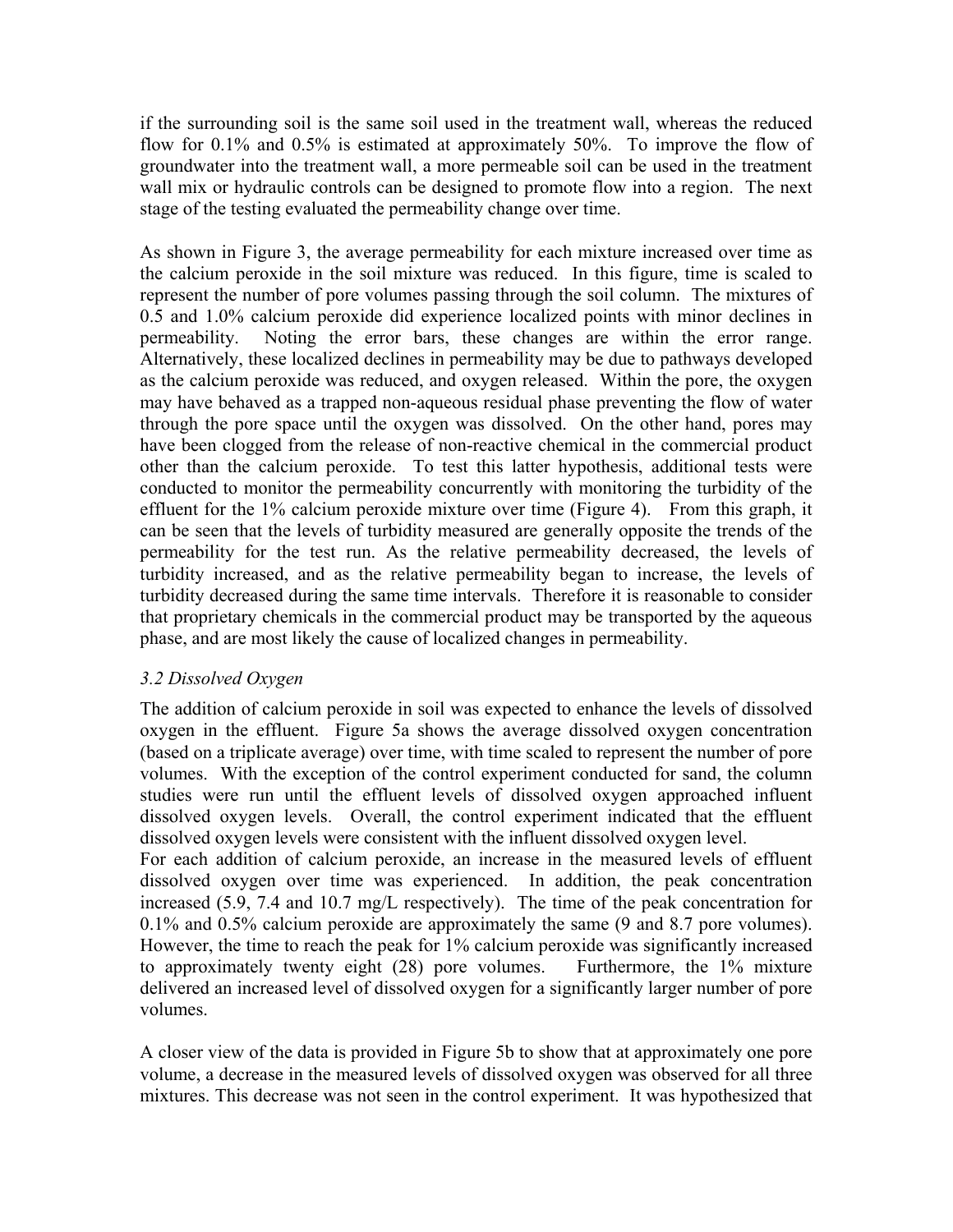this decline was possibly due to oxygen utilization due to either the presence of iron (Fe) or manganese (Mn) in the tap water or microbes present in the soil. A five-day biochemical oxygen demand  $(BOD<sub>5</sub>)$  test was run on both the tap water and effluent waters collected from a column test without calcium peroxide to test for the presence of microbes. The results from these tests indicate that a BOD of 1.7 and 1.8 mg/L for the tap water and effluent water respectively, indicating that some microbes were added due to the tap water. Without knowing the complete chemical formula of the proprietary calcium peroxide, we also hypothesized that it is also possible that the proprietary product has an initial loading phase or storing of oxygen. During this short time, this could cause the dissolved oxygen levels to decline and then rebound as oxygen is released from the substance. No further analysis of this small and localized drop in dissolved oxygen was conducted.

In Figure 6, we compared the dissolved oxygen concentrations in the aqueous phase to the average permeability of the soil mixtures over time. The data shows a correlation. As the effluent levels of dissolved oxygen increased, the relative permeability increased slightly and then declined during the peak times of oxygen release. Once the effluent levels of dissolved oxygen began to decline, the relative permeability increased fairly linearly with the decline in dissolved oxygen.

For the 0.5% calcium peroxide mixture a pronounced rebound was observed at approximately 125 pore volumes. A similar trend, though not as pronounced, was observed for the 1.0% calcium peroxide mixture at approximately 260 pore volumes. As explained for localized permutations in permeability, it is possible that preferential pathways developed as the calcium peroxide was reduced.

As with the permeability, the amounts of suspended particles present in the effluent were compared to the effluent levels of dissolved oxygen over time. The results for this test are presented in Figure 7.From this preliminary data, a general trend was observed. The effluent dissolved oxygen concentrations rose to a peak level as the turbidity level reached a peak. Additionally, the declining trends in both sets of data are fairly consistent. More importantly, it is apparent that as the levels of dissolved oxygen began to reach equilibrium, or slightly rebound, the same trends were noticed in the turbidity. Therefore, it is possible that localized fracturing within the columns increased levels of oxygen present. On the other hand, this may also be accounted for by statistical variations in the data.

The maximum level of dissolved oxygen saturation  $(DO<sub>sat</sub>)$  that can be obtained in distilled water, within a temperature range of 20ºC to 24ºC, is 9.1 to 8.4 mg/L, respectively (Ray, 1995). As shown in Figure 5a, the measured dissolved oxygen in the 1.0% calcium peroxide mixture reached levels above  $DO<sub>sat</sub>$ . This was made possible due to the oxygen releasing capacity calcium peroxide and the apparatus used for testing. Once the maximum level of saturation was reached, the oxygen simply was forced through fractures in the soil as a separate phase from the water.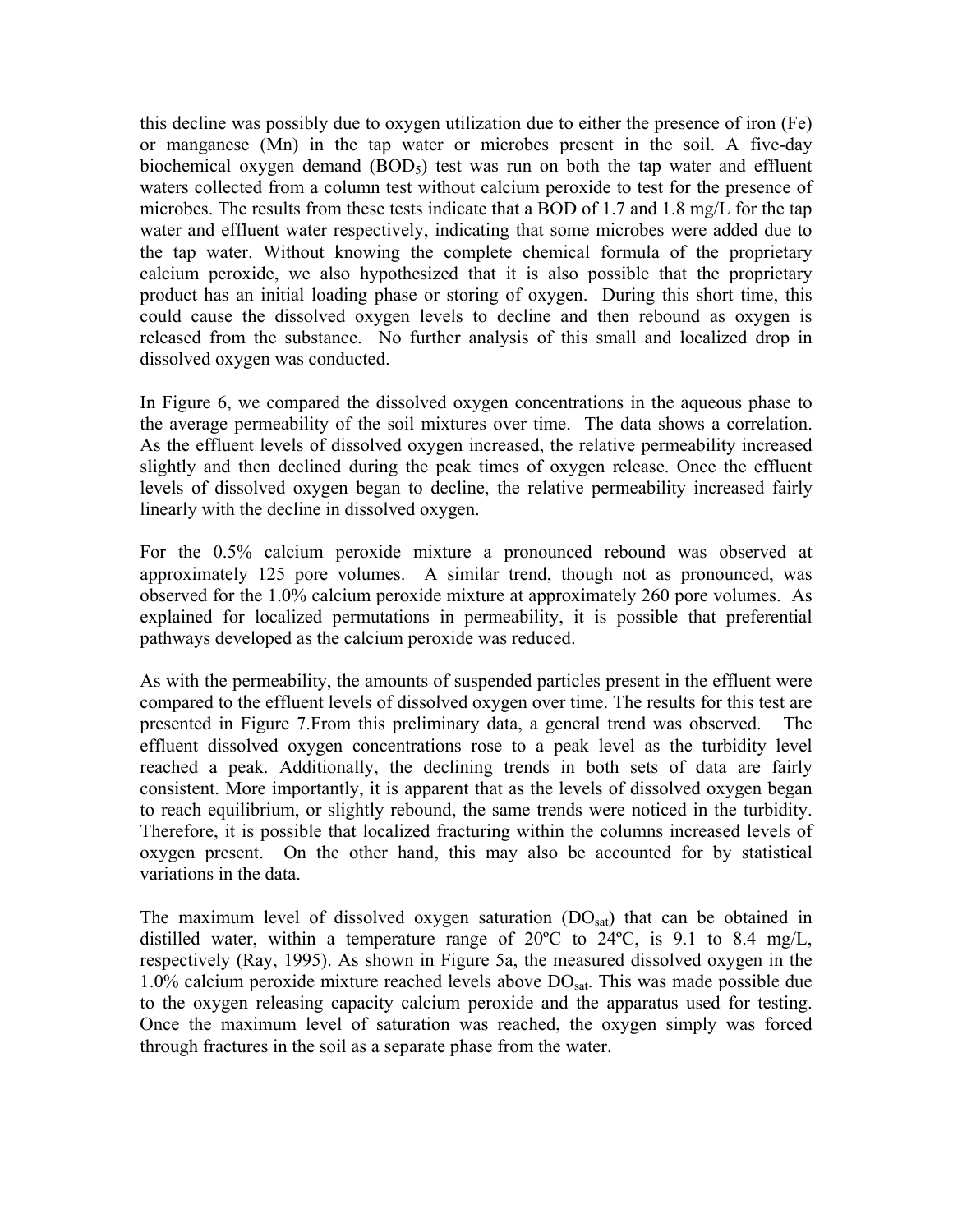#### **4 Summary**

The objective of this research was to analyze the use of calcium peroxide in treatment wall applications, specifically focusing permeability and dissolved oxygen. Column studies were conducted mixtures containing 0.1, 0.5 and 1.0 percent calcium peroxide by weight and a uniform 40 mesh Unimin sand. The calcium peroxide used was a commercial product, PermeOx Plus®.

The results from these tests have shown that the addition of calcium peroxide does decrease the permeability and this decrease is a function of the amount of calcium peroxide added to the soil. A decline in the relative permeability of approximately seventy seven percent (77%) (0.00061 to 0.00014 cm/sec) was measured based on the 1% calcium peroxide mixture. The average changes in relative permeability for mixtures of 0.1% and 0.5% calcium peroxide by weight were 65.6% and 66.1%, respectively. Increases in the permeability were observed as the calcium peroxide was reduced due to chemical reactions with the water passing through the soil. During flushing, the amount of dissolved oxygen was significantly increased from an average influent concentration of 3 mg/L to a peak of 5.86, 7.4, and 10.7 mg/L for the 0.1%, 0.5% and 1.0% mixtures, respectively. After 300 pore volumes, the 1.0% mixture still delivered dissolved oxygen above the influent concentration. Localized changes in permeability, dissolved oxygen concentrations and effluent turbidity suggested the presence of preferential pathways and the release of oxygen due to the chemical reaction of water with the calcium peroxide. This preliminary investigation, although not conclusive, supports further investigation into the use of calcium peroxide in treatment walls. The potential for increasing the dissolved oxygen in the water passing through the treatment wall may promote the biodegradation of contaminants by the indigenous microorganisms in the soil matrix.

## **5 References**

Barcelona, M.J. and Xie, G. (2001) 'In situ lifetimes and kinetics of reductive whey barrier and an oxidative ORC barrier in the subsurface', *Environmental Science & Technology* Vol. 35, No. 16, pp. 3378-3385.

Borden, R.C., Goin, R.T. and Kao, C.M. (1997), 'Control of BTEX migration using a biologically enhanced permeable barrier', *Ground Water Monitoring Remediation*. Vol. 17, No. 1, pp. 70-80 WIN 1997.

Cassidy, D.P. and Irvine, R.L. (1999) 'Use of calcium peroxide to provide oxygen for contaminant biodegradation in a saturated soil', *J. Haz. Mat.* Vol. 69, No. 1, pp.25-39.

Dernbach, L.S. (2001), 'Failure of magnesium peroxide to remediate petroleum hydrocarbon contaminated sites', *Proceedings of the Sixth International In Situ and On-Site Bioremediation Symposium* (San Diego, June 4-7, 2001). Editors: Leeson, A, Magar, V.S.

FMC Corporation, (2005), PermeOx Plus, http://www.fmcchemicals.com (Accessed: 3 November 2005).

Hanh D.N., Rajbhandari B.K. and Annachhatre, A.P. (2005) 'Bioremediation of sediments from intensive aquaculture shrimp farms by using calcium peroxide as slow oxygen release agent', *Environmental Technology*, Vol. 26, No. 5, pp. 581-589.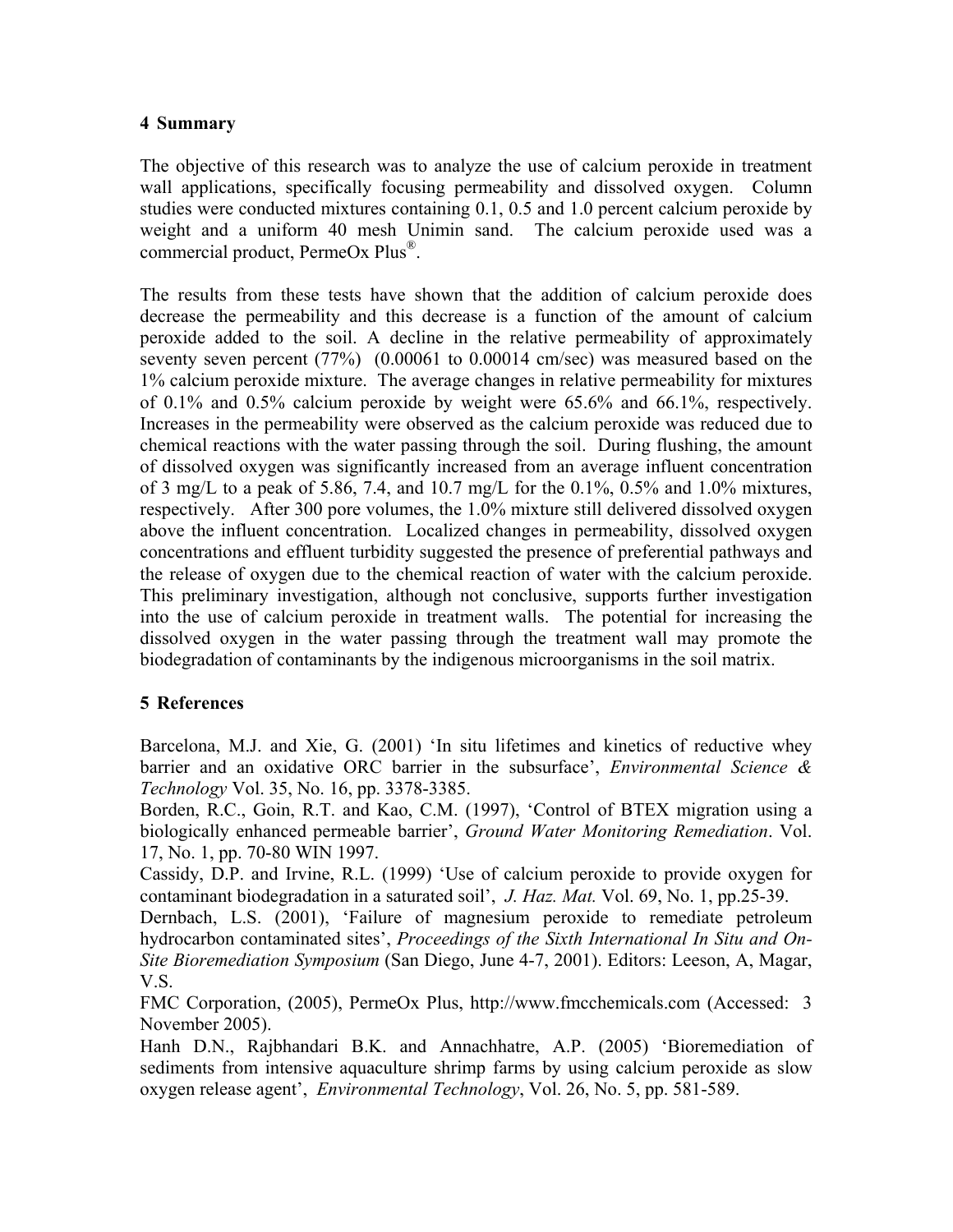Kao, C.M., Chen, S.C. and Su, M.C. (2001) 'Laboratory column studies for evaluating a barrier system for providing oxygen and substrate for TCE biodegradation', *Chemosphere,* Vol. 44, pp. 925-934.

Kao, C.M., Chen, S.C., Wang, J.Y., Chen, Y.L. and Lee, S.Z. (2003) 'Remediation of PCE contaminated aquifer by an in situ two-layer biobarrier: laboratory batch and column studies', *Water Research,* Vol. 37, No. 1, pp.27-38.

Pardieck, D.L., Bouwer, E.J. and Stone, A.T. (1992) 'Hydrogen peroxide use to increase oxidant capacity for in situ bioremediation of contaminated soils and aquifers', *J. Contam. Hydrol.*, Vol. 9, No. 3, pp.221-242.

Park, J.W., Park B.K. and Kim J.E. (2006) 'Remediation of soil contaminated with 2,4 dichlorophenol by treatment of minced shepherd's purse roots', *Archives of Environmental Contamination and Toxicology*, Vol. 50, No. 2, pp. 191-195.

Ray, Bill T. (1995). *Environmental Engineering*. Southern Illinois University, Carbondale, IL: PWS Publishing Company, New York. 516 pp.

Spain, J.C., Milligan, J.D., Downey, D.C. and Slaughter, J.K. (1989) 'Excessive bacterial decomposition of H<sub>2</sub>O<sub>2</sub> during enhanced biodegradation' *Ground Water* Vol. 27, No. 2, pp.163-167.

U.S. Environmental Protection Agency. (1996). "A Citizen's Guide to Treatment Walls," EPA 542-F-96-016.

Weast, R.C. (1998). CRC Handbook of Chemistry and Physics, 79<sup>th</sup> Edition.

Wheatcraft, S. W. and Winterberg, R. (1985) 'Steady state flow passing through a cylinder of permeability different from the surrounding medium', *Water Res. Res.*, Vol. 21, No. 12, pp, 1923-1929.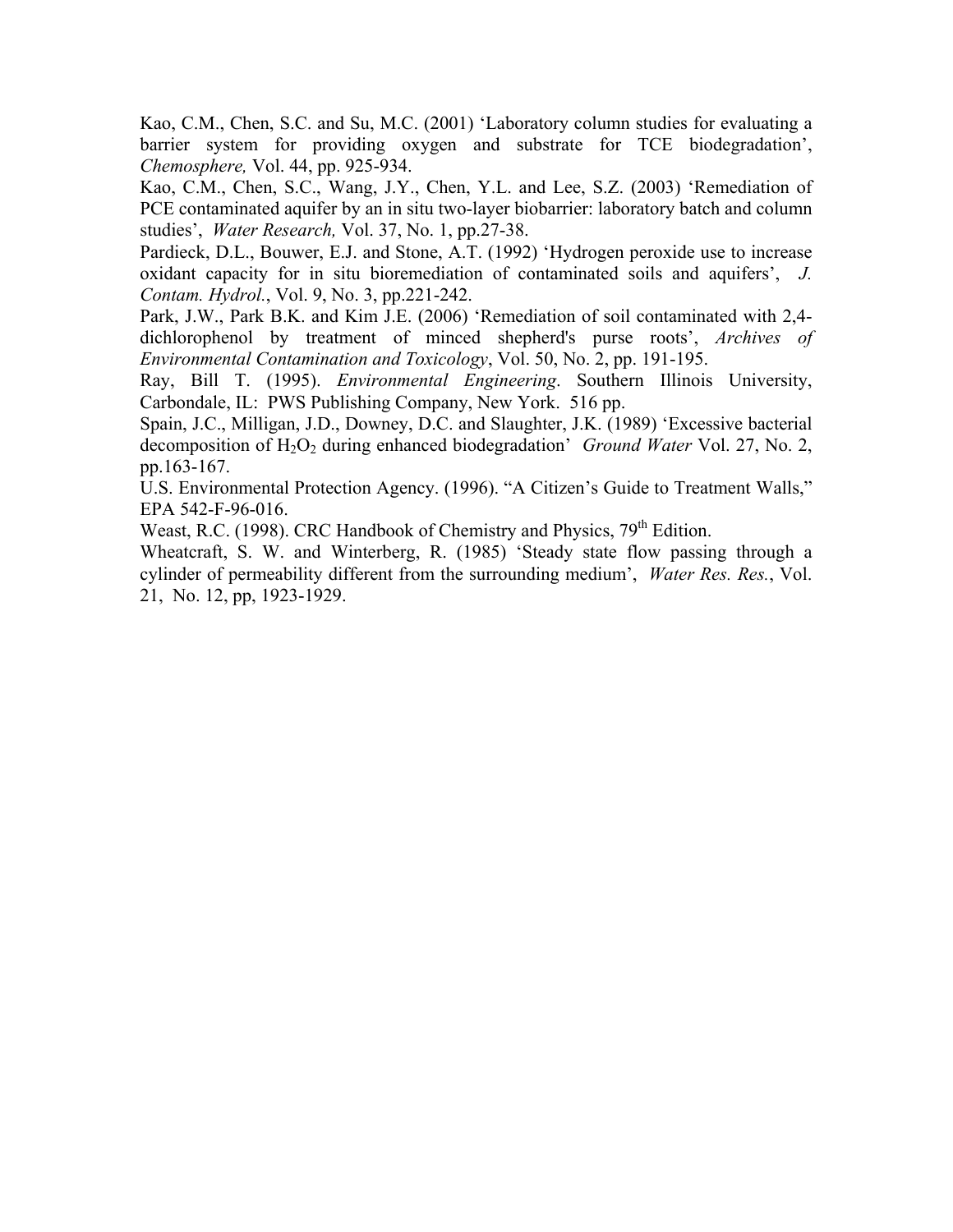Figure Titles

Figure 1: Experimental set up for continuous monitoring of permeability and dissolved oxygen.

Figure 2: The reduction in permeability due to the initial addition of calcium peroxide.

Figure 3: Average permeability of soils mixed with calcium peroxide per pore volume.

Figure 4: Amount of suspended particulates measured in the effluent compared to the average relative permeability over time for a 1.0% calcium peroxide mixture.

Figure 5a: Average dissolved oxygen measured per pore volume.

Figure 5b: Close-up of the average dissolved oxygen measured per pore volume.

Figure 6: Comparison of DO and  $k_r$  for 0.5% and 1% calcium peroxide mixtures over time.

Figure 7: Dissolved oxygen and turbidity for 1% calcium peroxide mixture over time.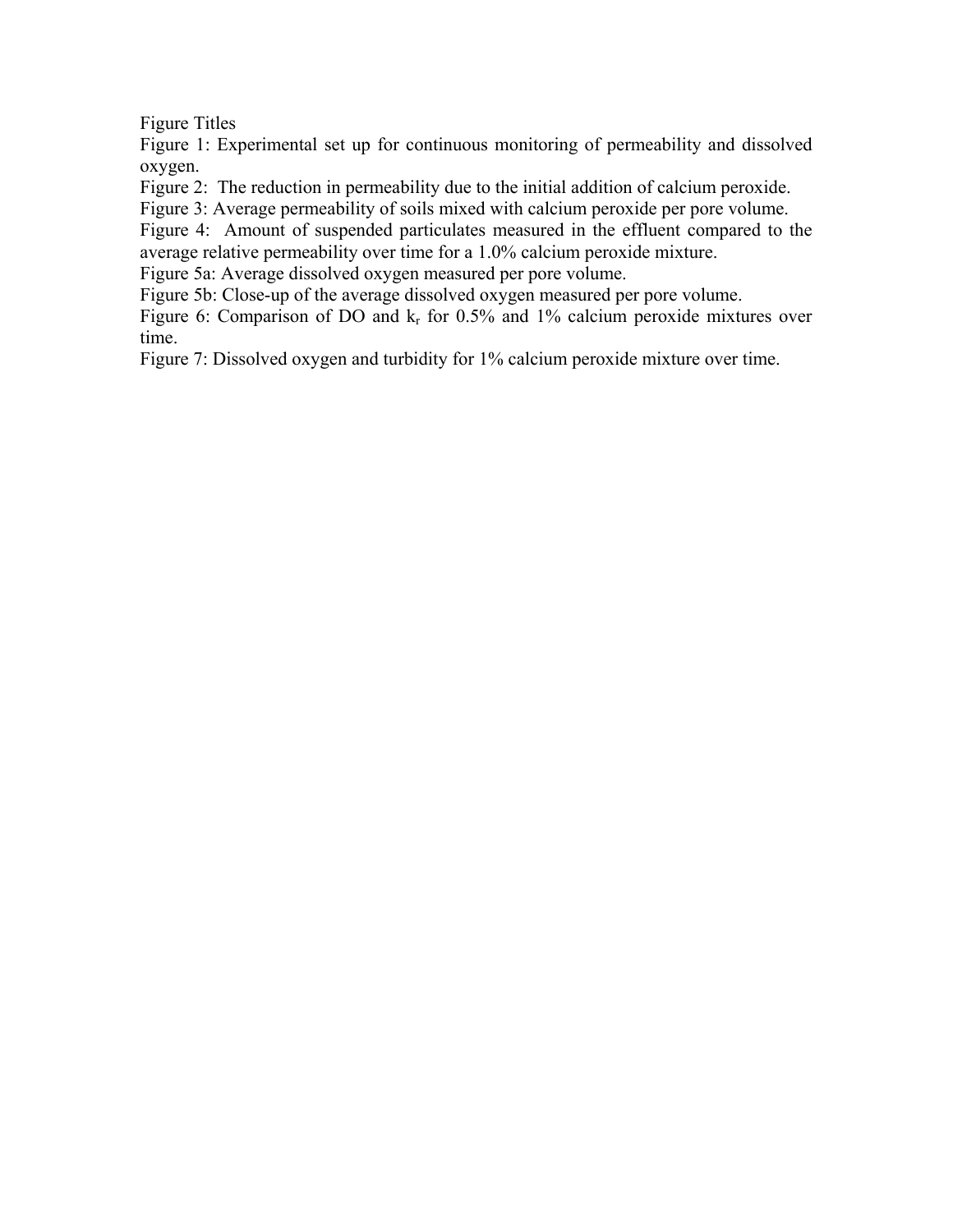Table Titles

Table 1: Soil Characteristics

Table 2: PermeOx Plus<sup>®</sup> Fact Sheet (FMC 2005).

Table 3: Amount of Refraction in Regions of Lower Permeability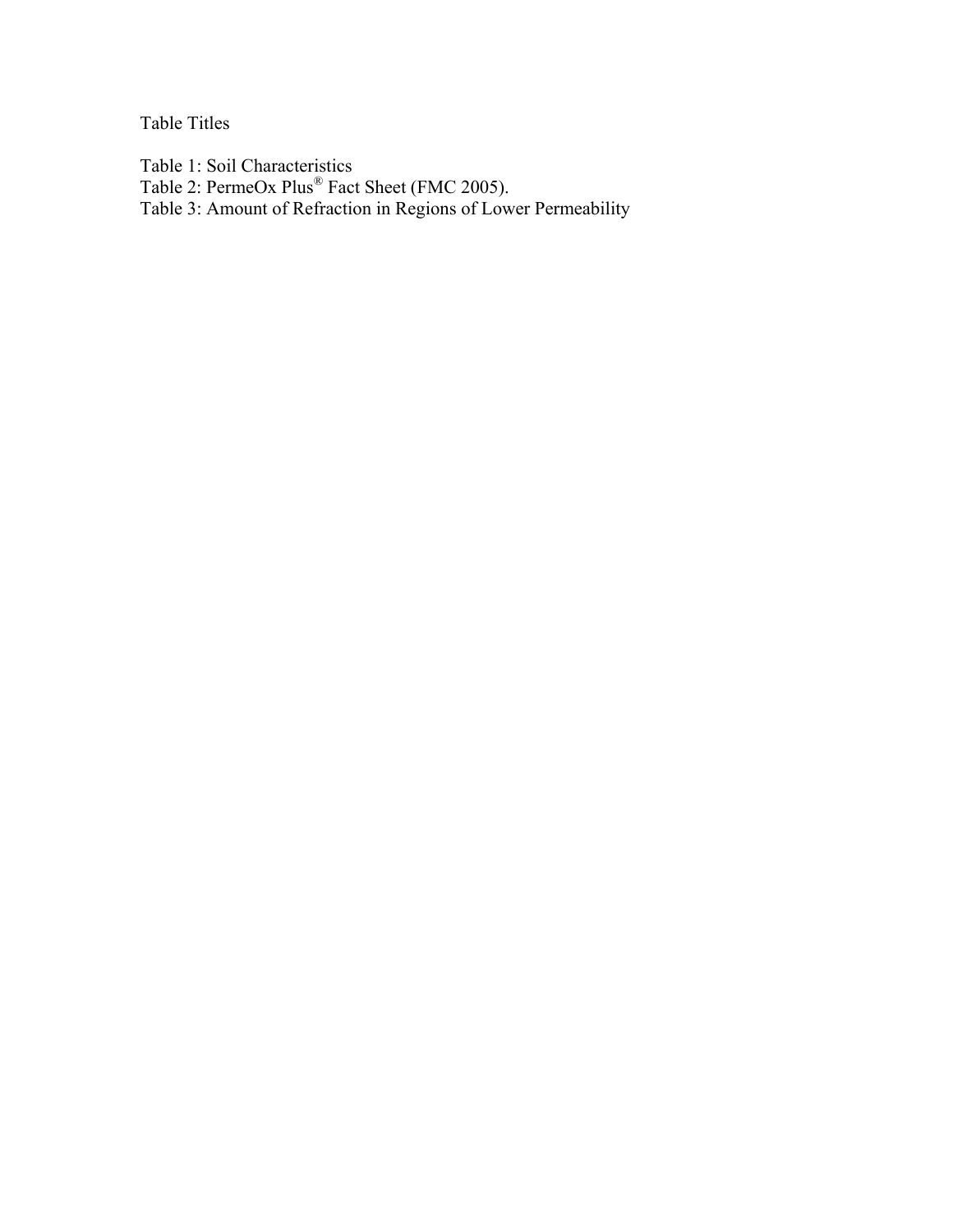

**igure 8: Experimental set up for continuous monitoring of permeability and dissolved oxygen. F**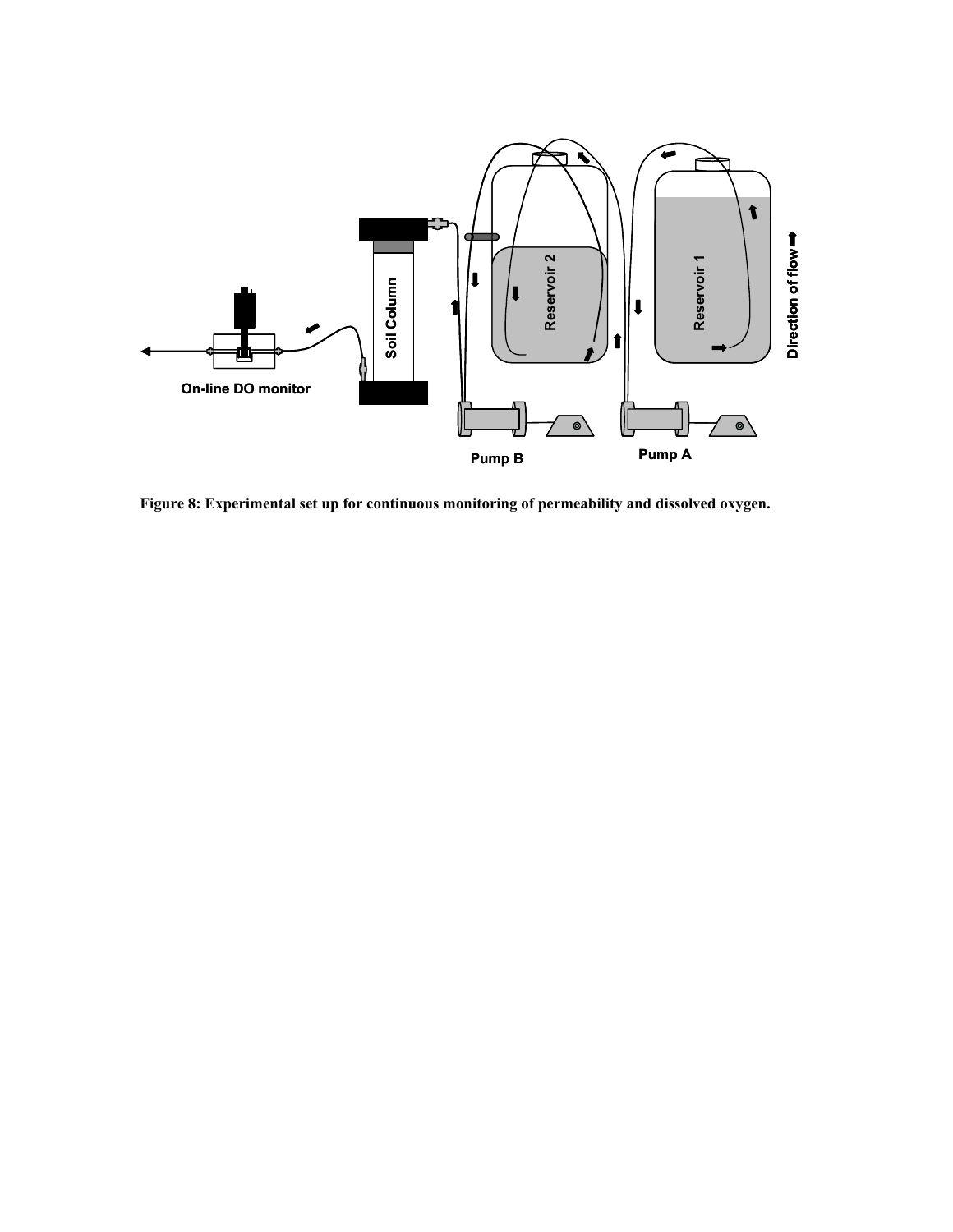

**Figure 9: The reduction in permeability due to the initial addition of calcium peroxide.**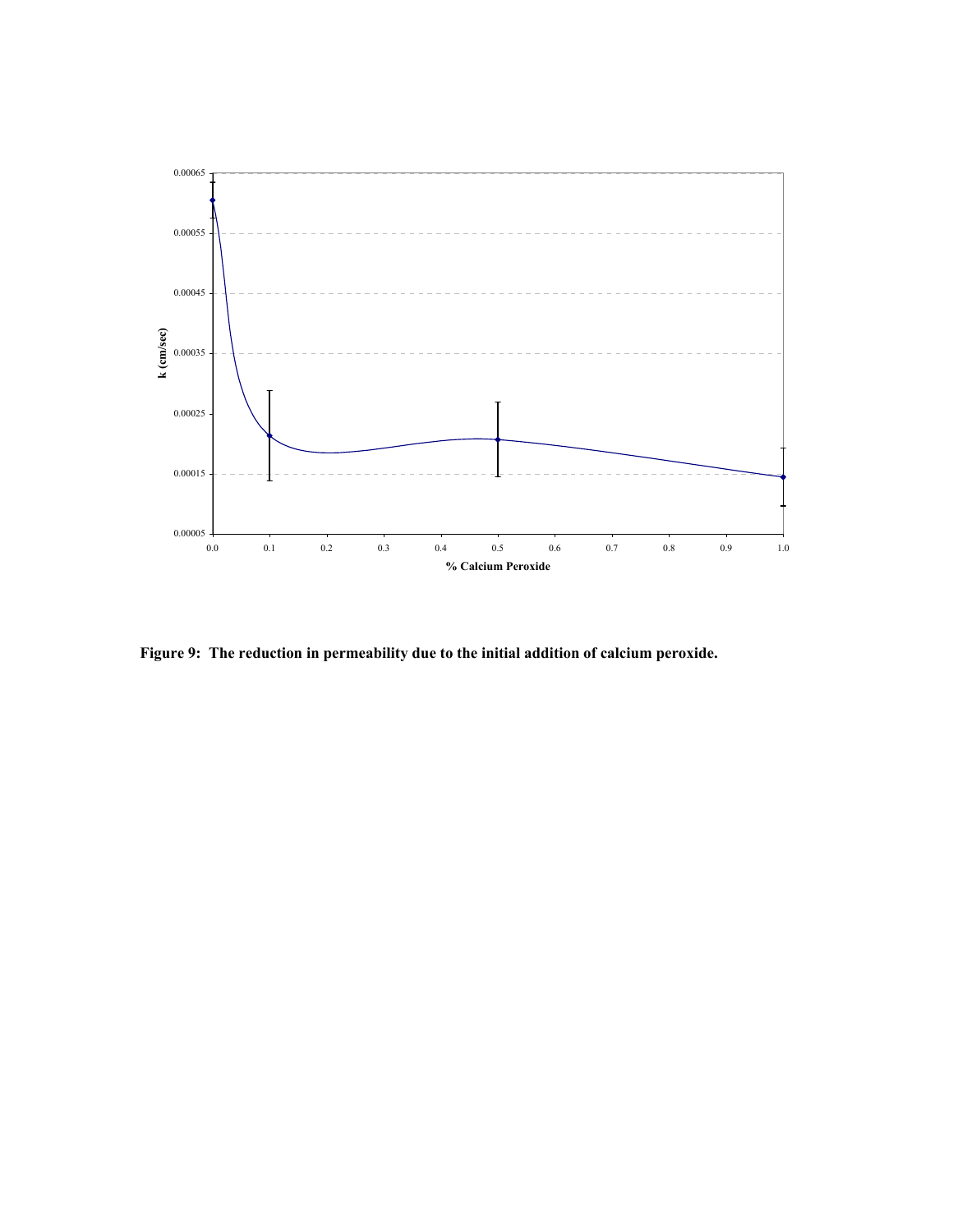

**igure 10: Average permeability of soils mixed with calcium peroxide per pore volume. F**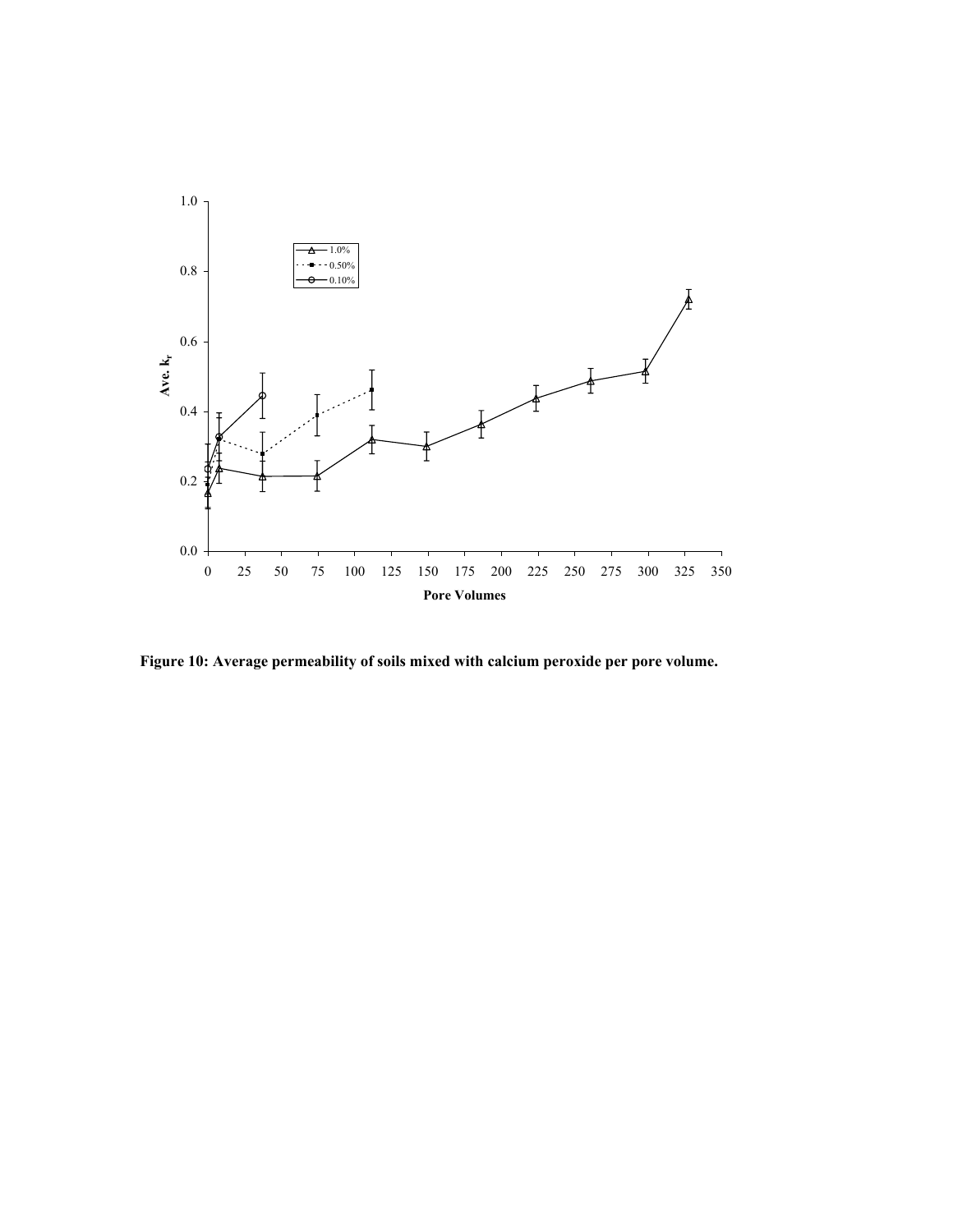

**Figure 11: Amount of suspended particulates measured in the effluent compared to the average relative permeability over time for a 1.0% calcium peroxide mixture.**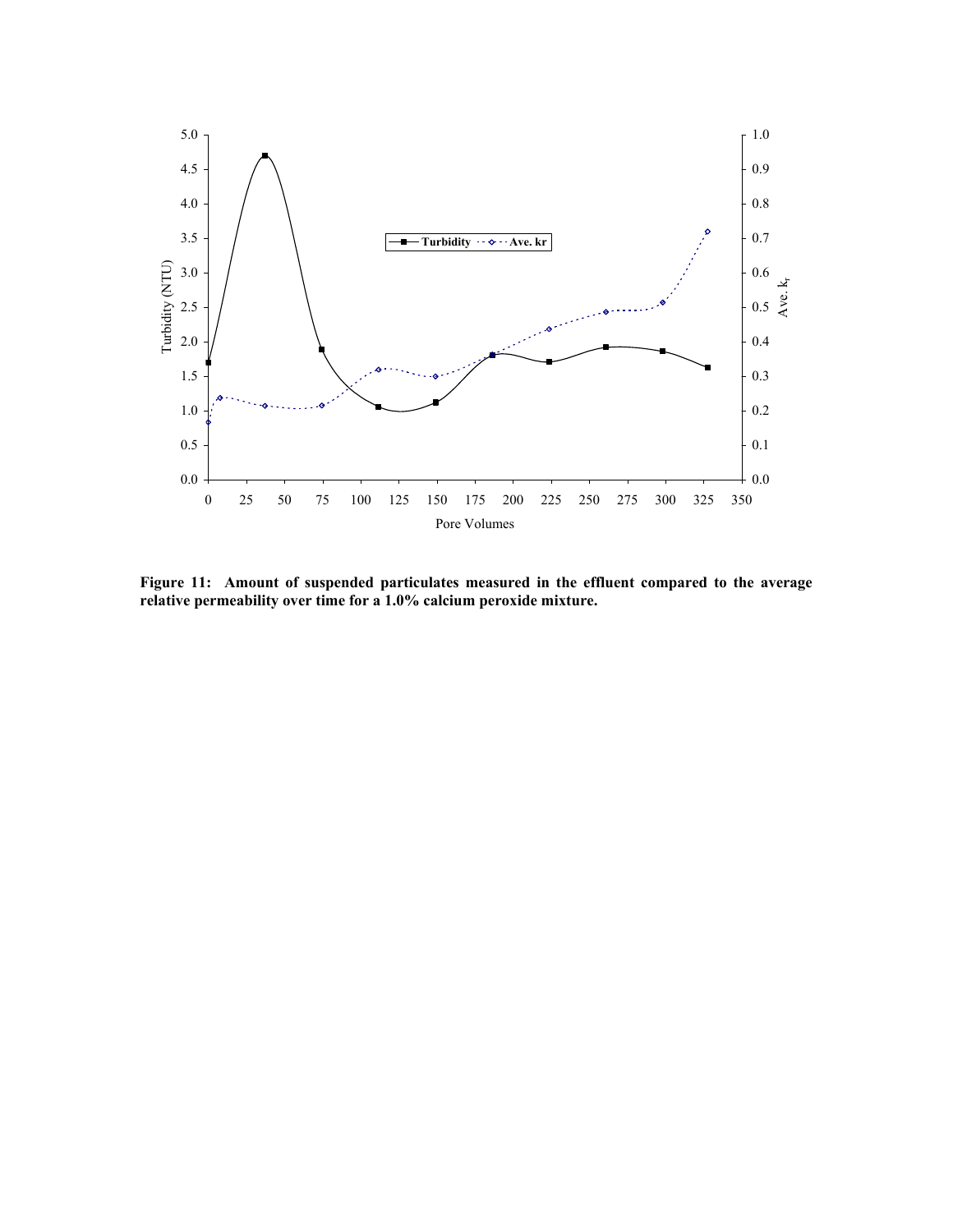

**Figure 12a: Average dissolved oxygen measured per pore volume.**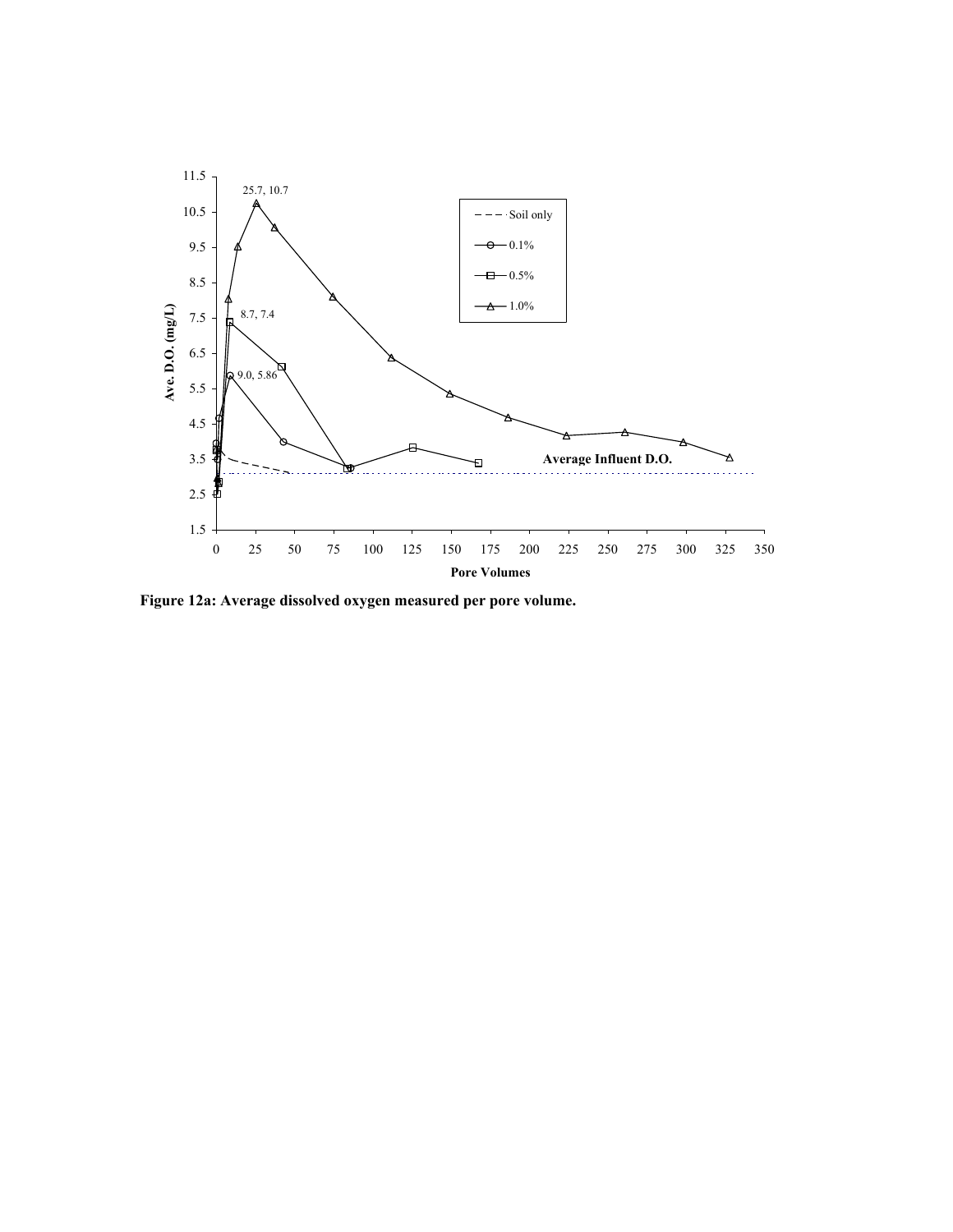

**Figure 5b: Close-up of the average dissolved oxygen measured per pore volume.**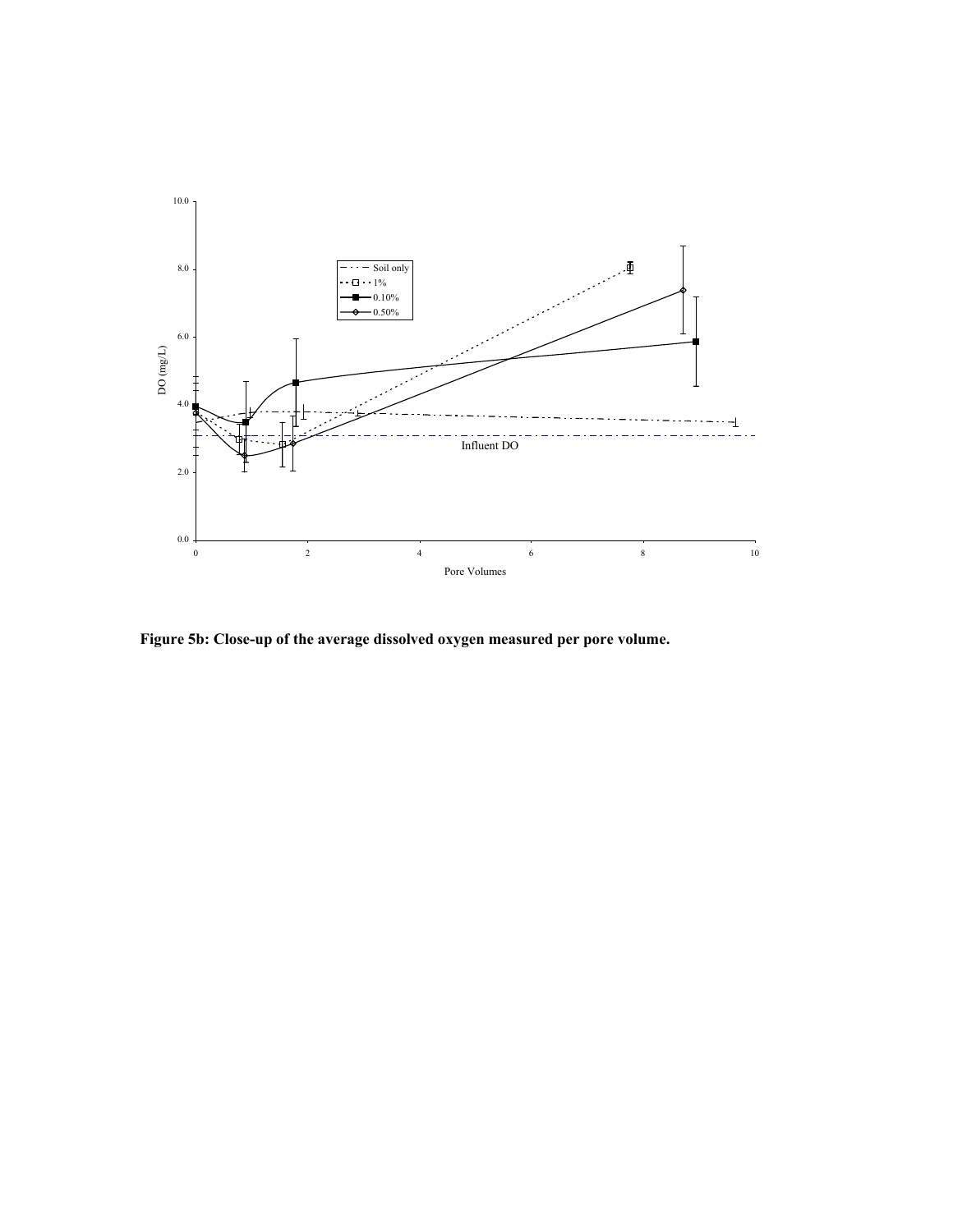

Figure 13: Comparison of DO and k<sub>r</sub> for 0.5% and 1% calcium peroxide mixtures over time.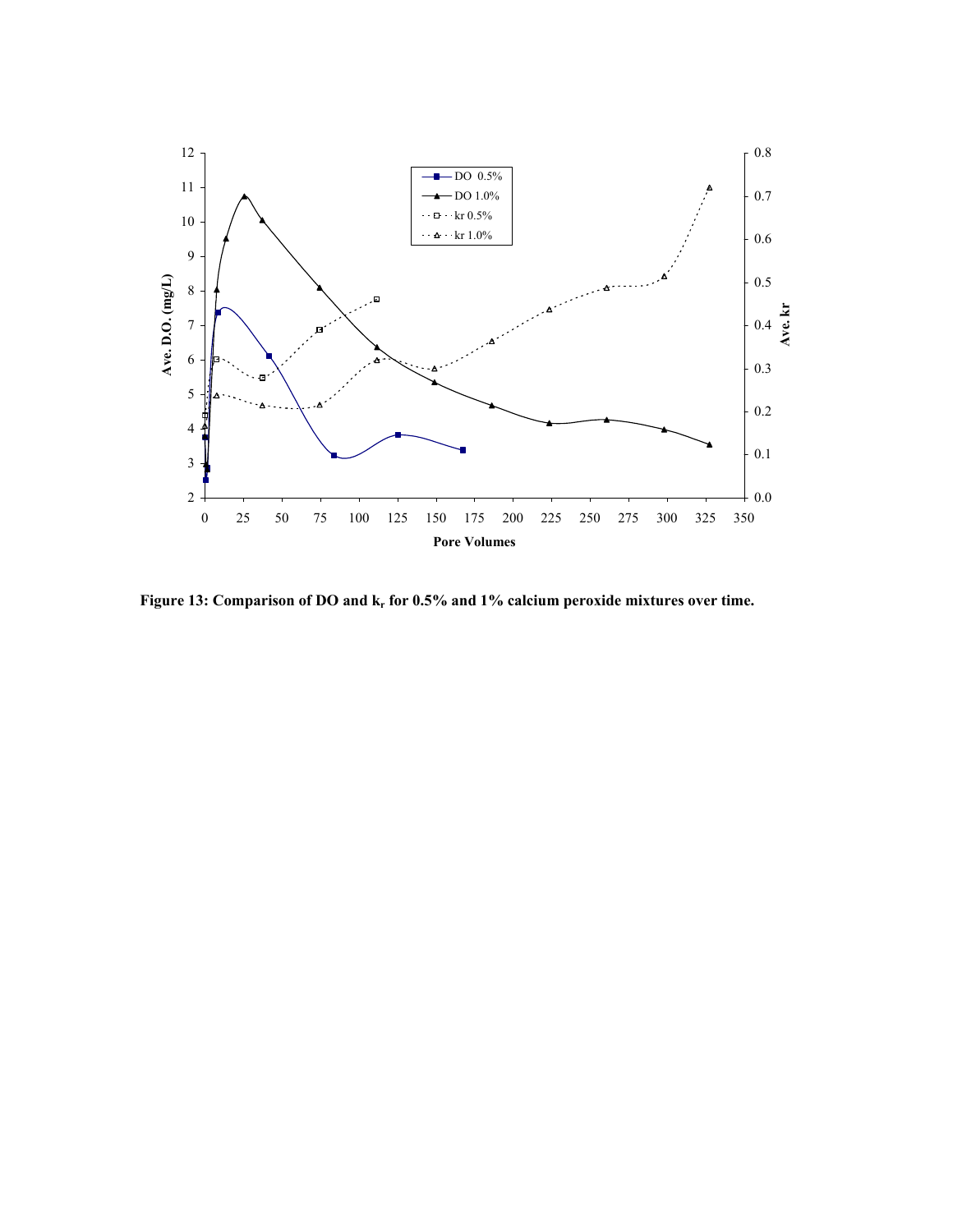

**Figure 14: Dissolved oxygen and turbidity for 1% calcium peroxide mixture over time.**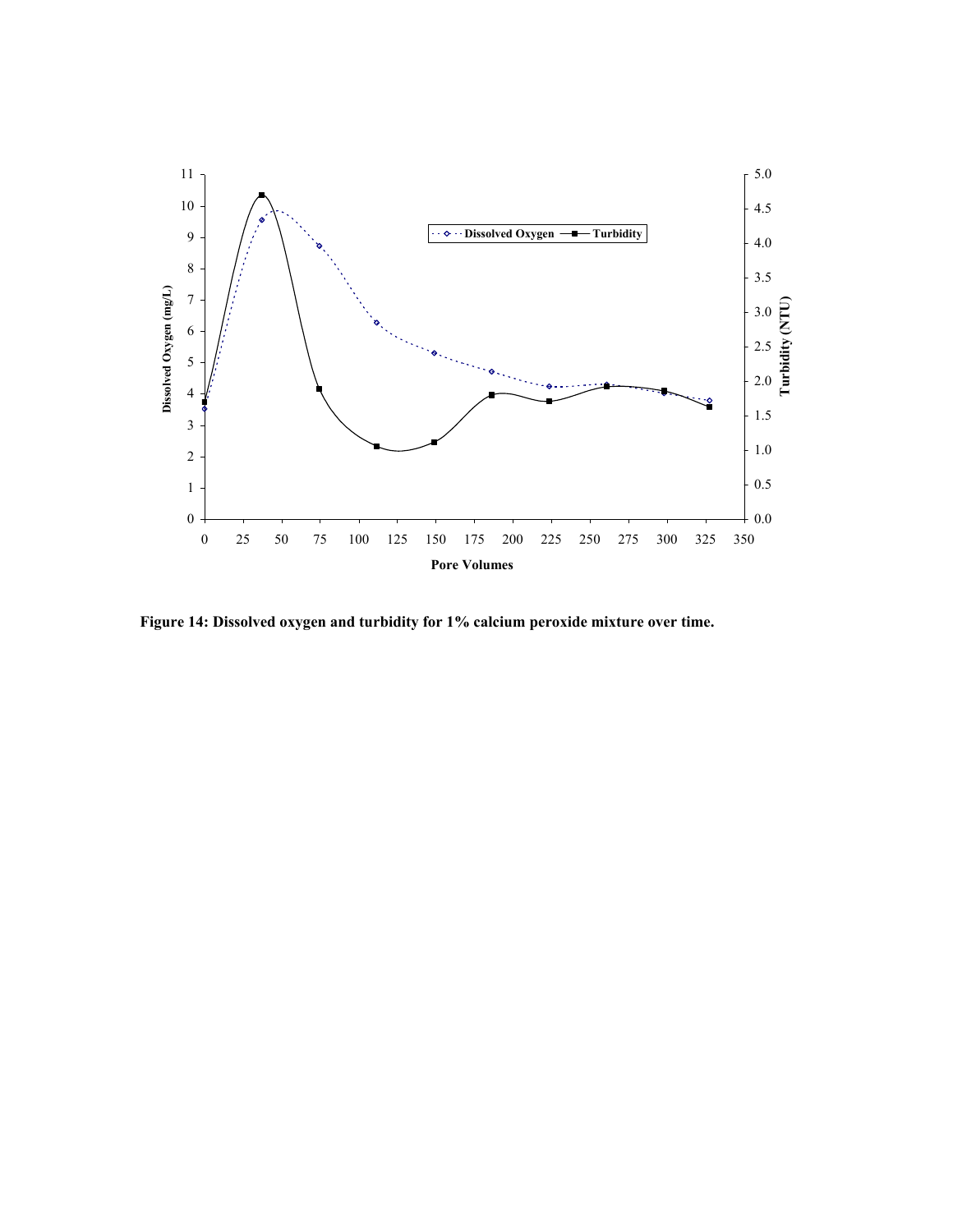Table 1: Soil Characteristics

| Parameter                        | Value                                  |
|----------------------------------|----------------------------------------|
| Coefficient of Uniformity, $C_u$ | 0.35                                   |
| Effective Size, $D_{10}$         | $0.23$ mm                              |
| Density of Unimin Sand, $\rho_d$ | 1.51 $g/cm^3$                          |
| Porosity, $n$                    | 0.43                                   |
| Permeability                     | 0.00061 cm/sec $(1.73 \text{ ft/day})$ |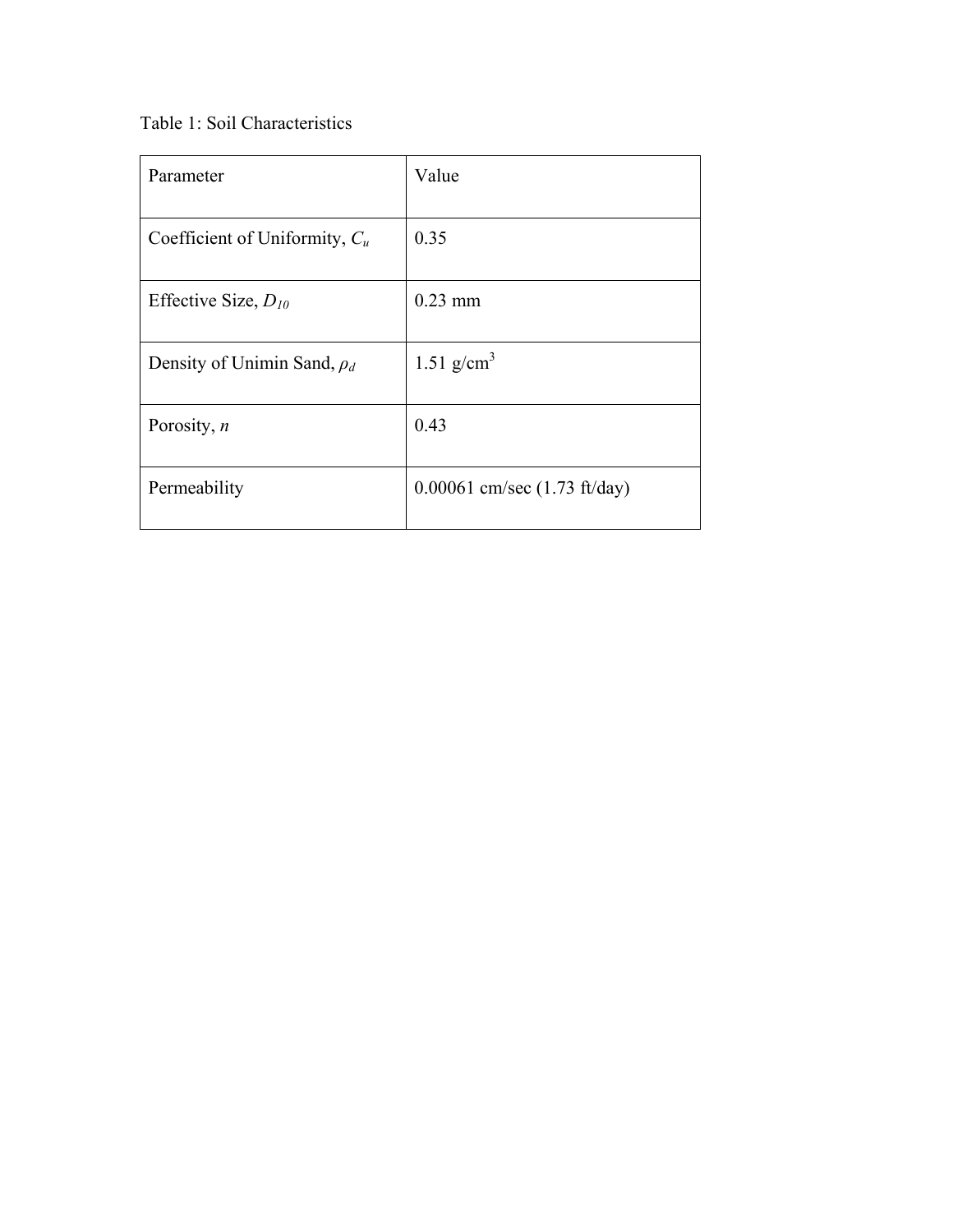| Formula:                   | CaO <sub>2</sub>                                            |  |
|----------------------------|-------------------------------------------------------------|--|
| Molecular Wt:              | 72g                                                         |  |
| Description:               | Off white granular solid powder                             |  |
| Specifications:            | Calcium Peroxide, wt% 75 (min)                              |  |
|                            | Active Oxygen, $wt\%$ 16 (min)                              |  |
|                            | Other ingredients, $wt\%$ 25 (max)                          |  |
| Uses:                      | <b>Bioremediation</b>                                       |  |
|                            | Petroleum hydrocarbon remediation                           |  |
|                            | Creosote remediation                                        |  |
|                            | Partially halogenated hydrocarbon remediation               |  |
| <b>Typical Properties:</b> | Solubility: Slightly soluble in water                       |  |
|                            | Soluble in acid                                             |  |
|                            | 11.4-12.6<br>pH of a $1\%$ slurry at $25\degree$ C, approx. |  |
|                            | Loose Bulk Density, lb/cu ft<br>$45 - 66$                   |  |
|                            | Color: Off white                                            |  |
|                            | Odor: None                                                  |  |
|                            | Reaction: $CaO2 + 2H2O \rightarrow Ca(OH)2 + O2 + H2O$      |  |

Table 2: PermeOx Plus® Fact Sheet (FMC 2005).